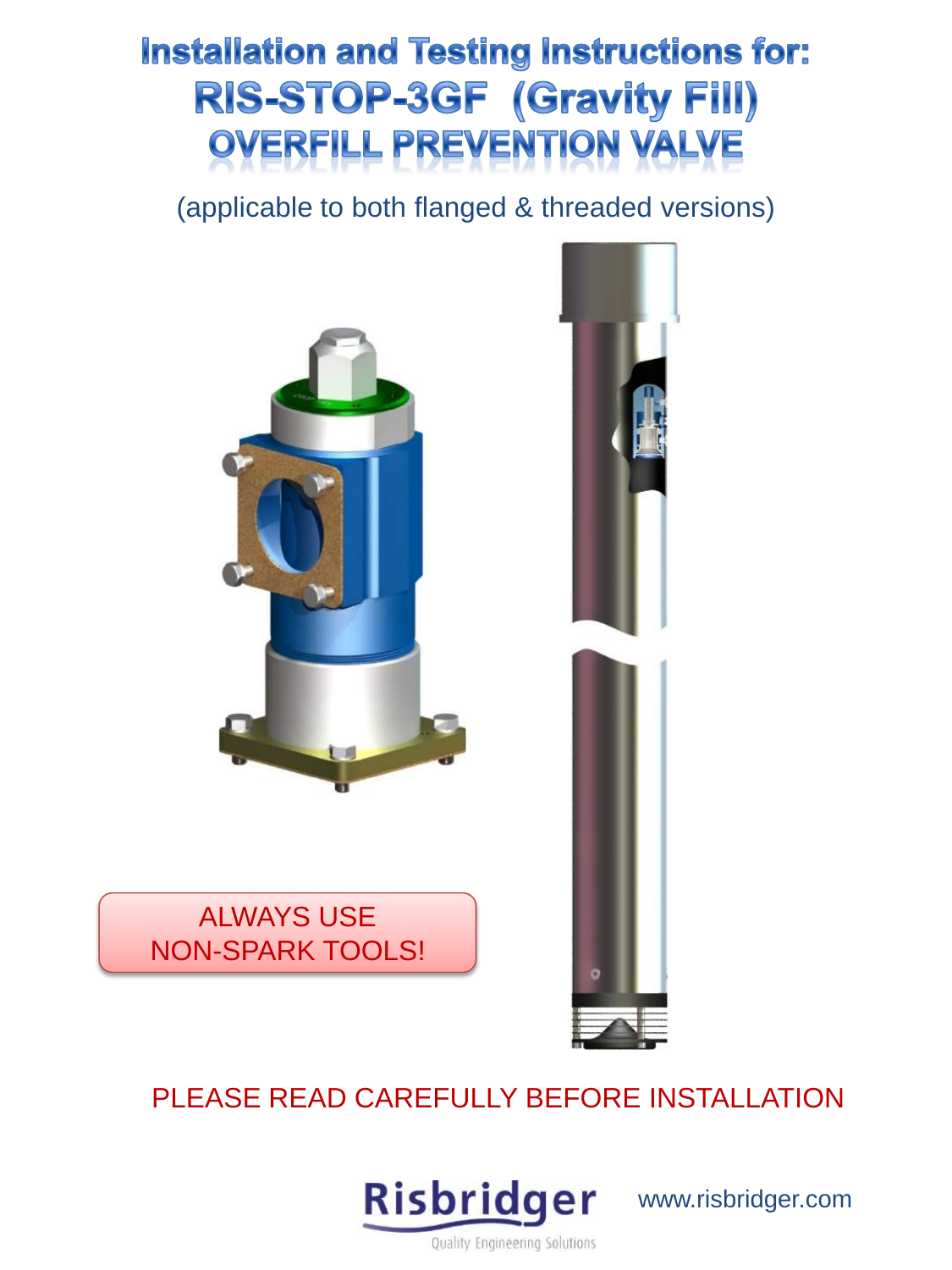NOTES:

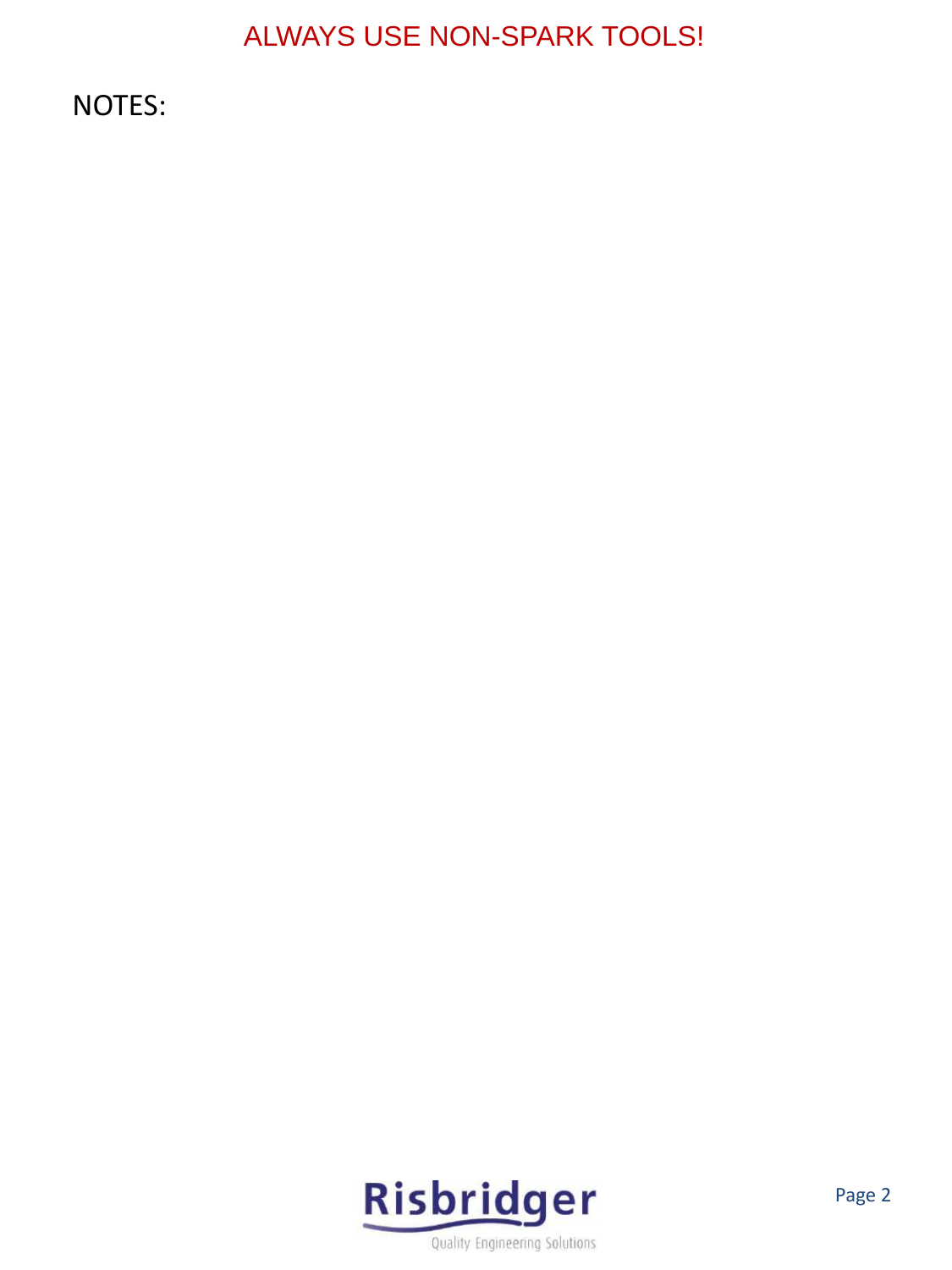### **Introduction**

The RIS-STOP-3GF Overfill Prevention valve is a Normally Closed, Failsafe and Testable mechanical tank overfill prevention device, suitable for pressure fill deliveries to above and below ground fuel storage tanks. The valves are designed and manufactured for use with Petroleum Spirit and Diesel.

**NB:** If use with alternative fuels outside this spectrum is required please refer to the Risbridger Ltd.

The RIS-STOP-3GF valve is opened with the flow of product being delivered into the tank, and is closed against the delivery flow when the float lifts at the preset maximum tank capacity (Normally 95% of Tank Capacity. For details of Installing Float Assembly to correct level please see Installation Instructions.) Should the float become dislodged or damaged the valve will fail to open to receive fuel into the tank, this indicates a problem with the valve as this is the valves FAILSAFE mode.

Maintenance is recommended to be carried out on a 12 month period. Testing of the Valve's correct functioning is part of this Maintenance Procedure and is carried out during a delivery, when tank is at least 80% full. Further Testing Operations can be carried out to the owners' or operators' required schedules.

### Should the RIS-STOP-3GF Valves need servicing or replacement parts please refer to Risbridger Ltd for more information.

Before starting a Maintenance or Testing Operation Please make sure you observe the correct Health & Safety Precautions and carry out work with due adherence to Site Specific Regulations

Before starting work ensure you have the following: -

### **RECOMMENDED INSTALLATION TOOLS REQUIRED FOR RIS-STOP-3GF**

- Spanners 17mm, 19mm, 1.5inch AF, 1.25inch AF (or adjustable up to 1.5 inch)
- Metric sockets 17mm, 19mm
- Torque wrench
- Thread / O-ring Grease
- Test Tool 4921 Available from Risbridger Ltd / PFS Ltd

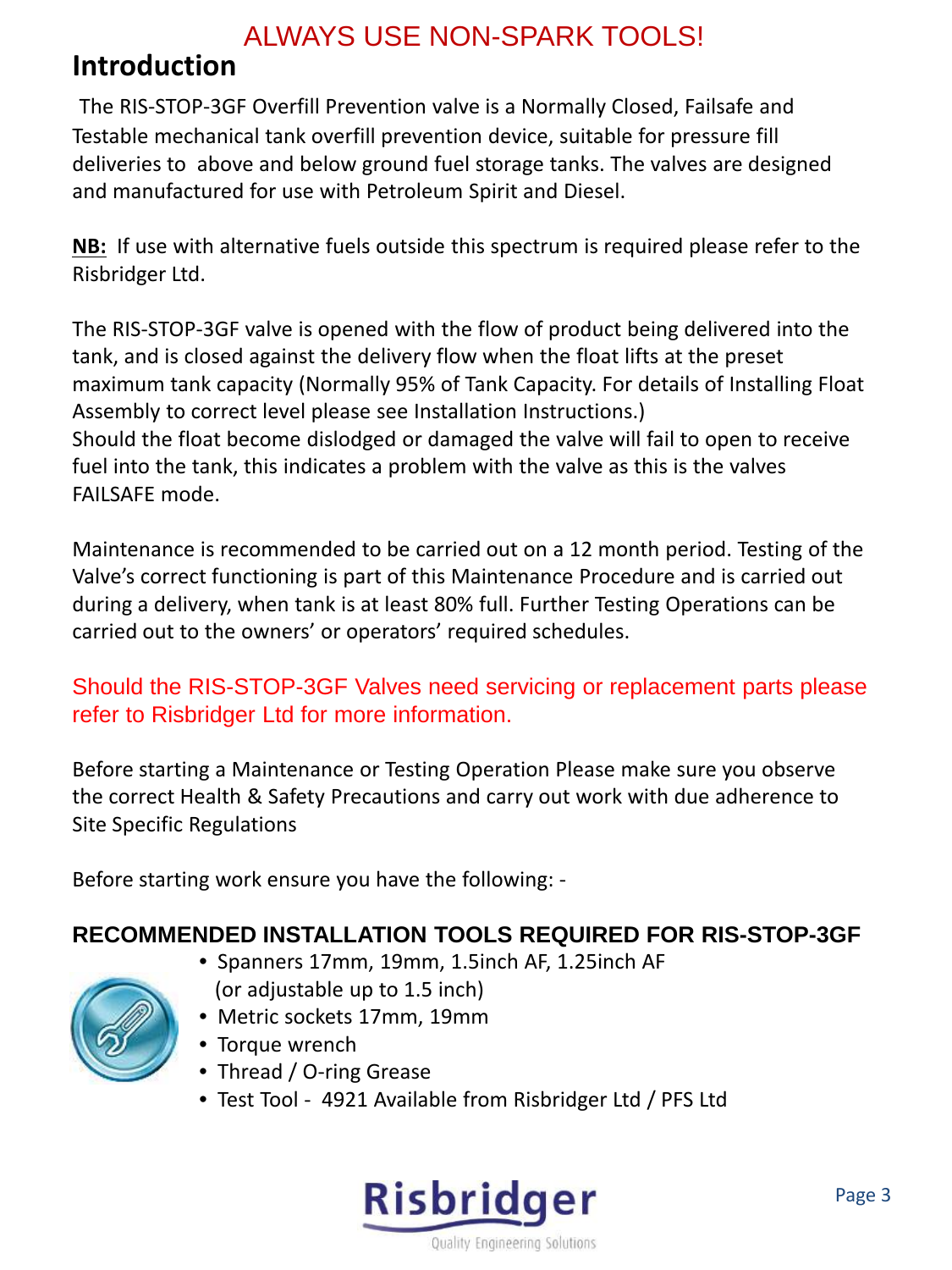#### **IN THE BOX**

FOR THE RIS-STOP-3GF TO OPERATE, A FLOAT KIT AND DROP TUBE **MUST** BE FITTED. There are two models of float kit, specifying this is part of the Part Number **Matrix** 



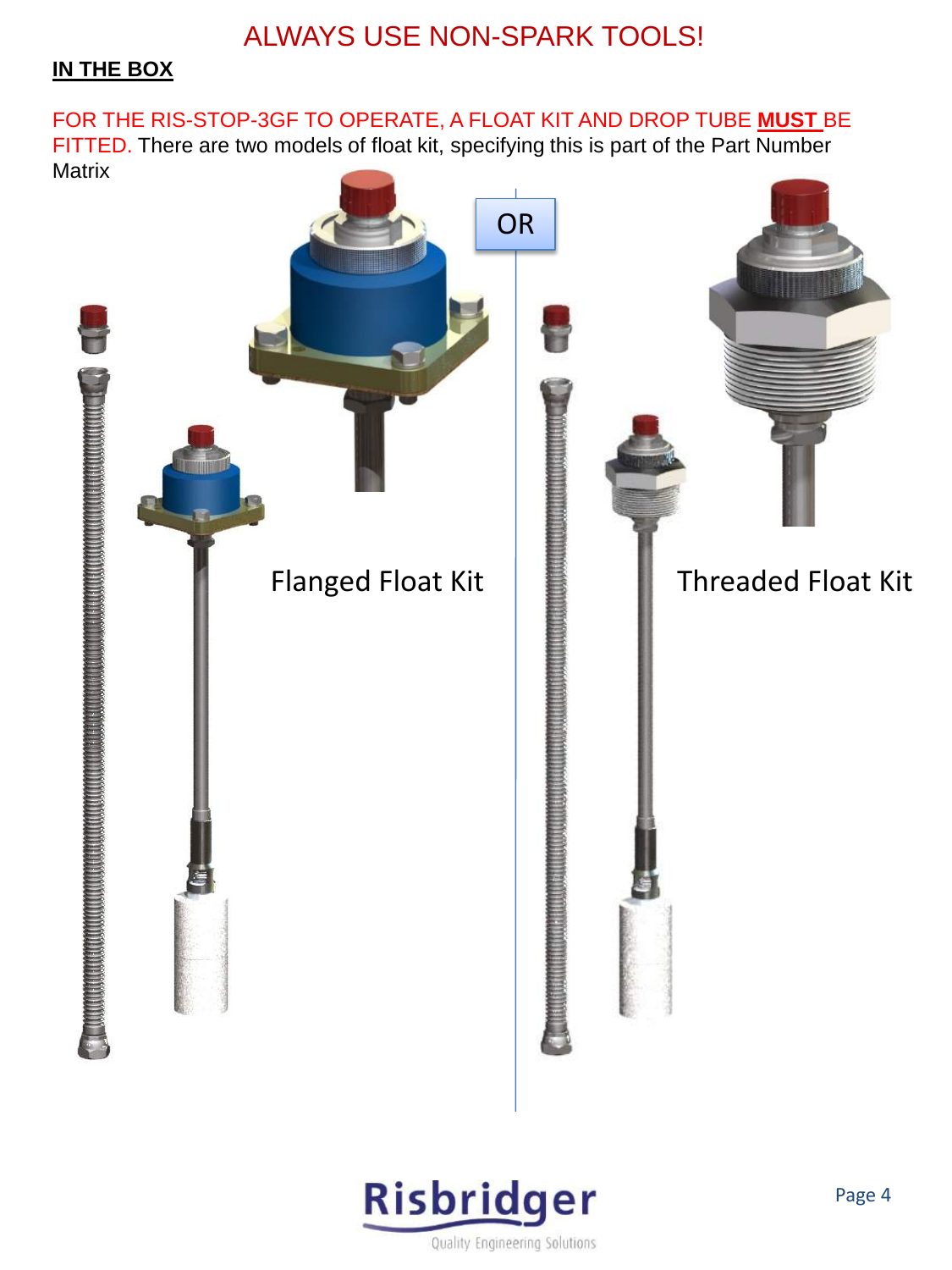



**We recommend using a flex connector to reduce stress on the valve body and therefore ensuring correct operation.** 



RIS-STOP-3GF Valve Assembly



Flange ring. Part No: 4688-WB



RIS-FLANGE4-BSPT - Threaded Base Adaptor – to allow for use on threaded port tank lid (i.e. not a RIS-FLANGE Lid)

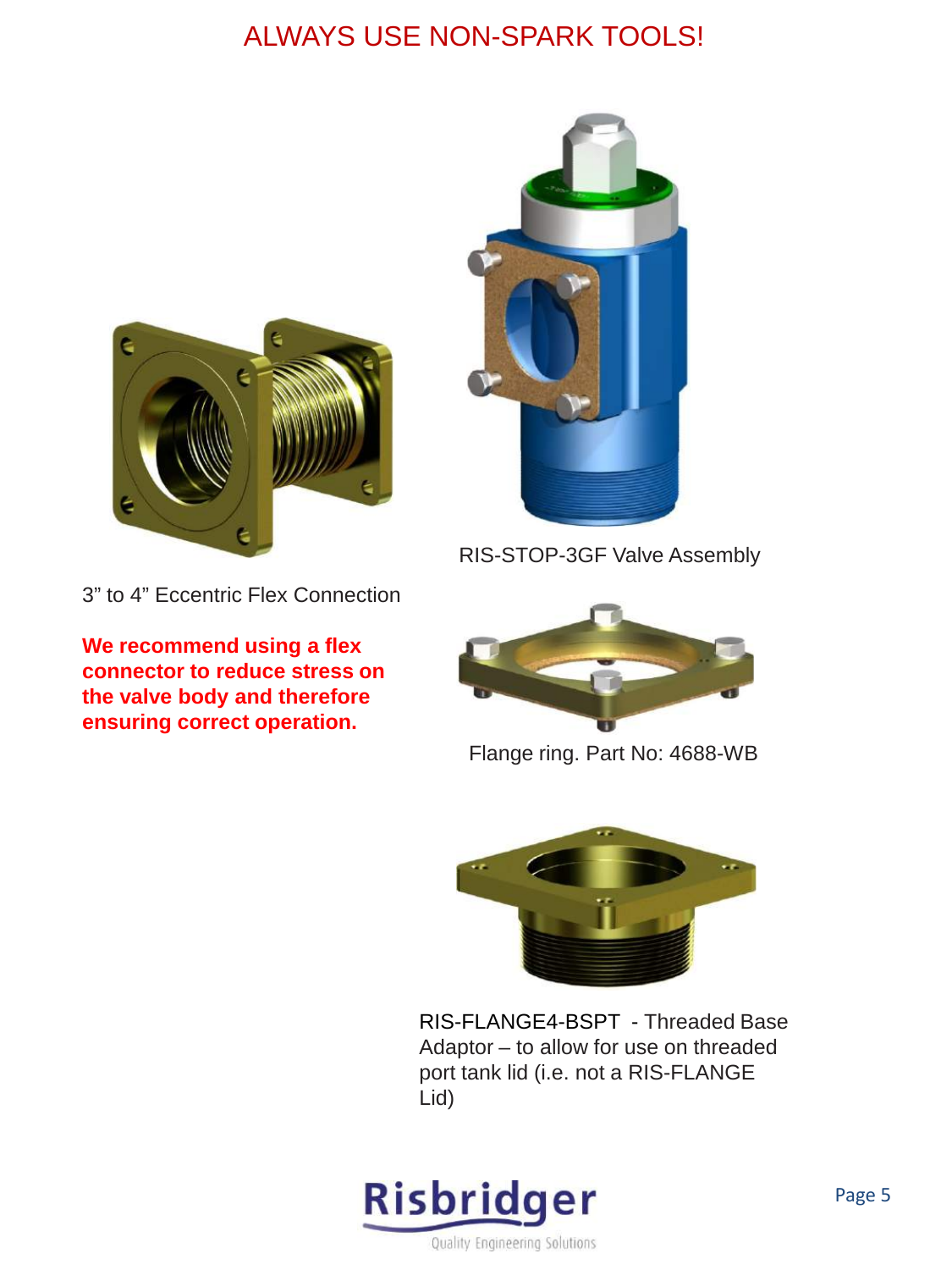Note: These Vapour Saving drop tube accessories are optional and will be included in the build only if specified using the part number Matrix



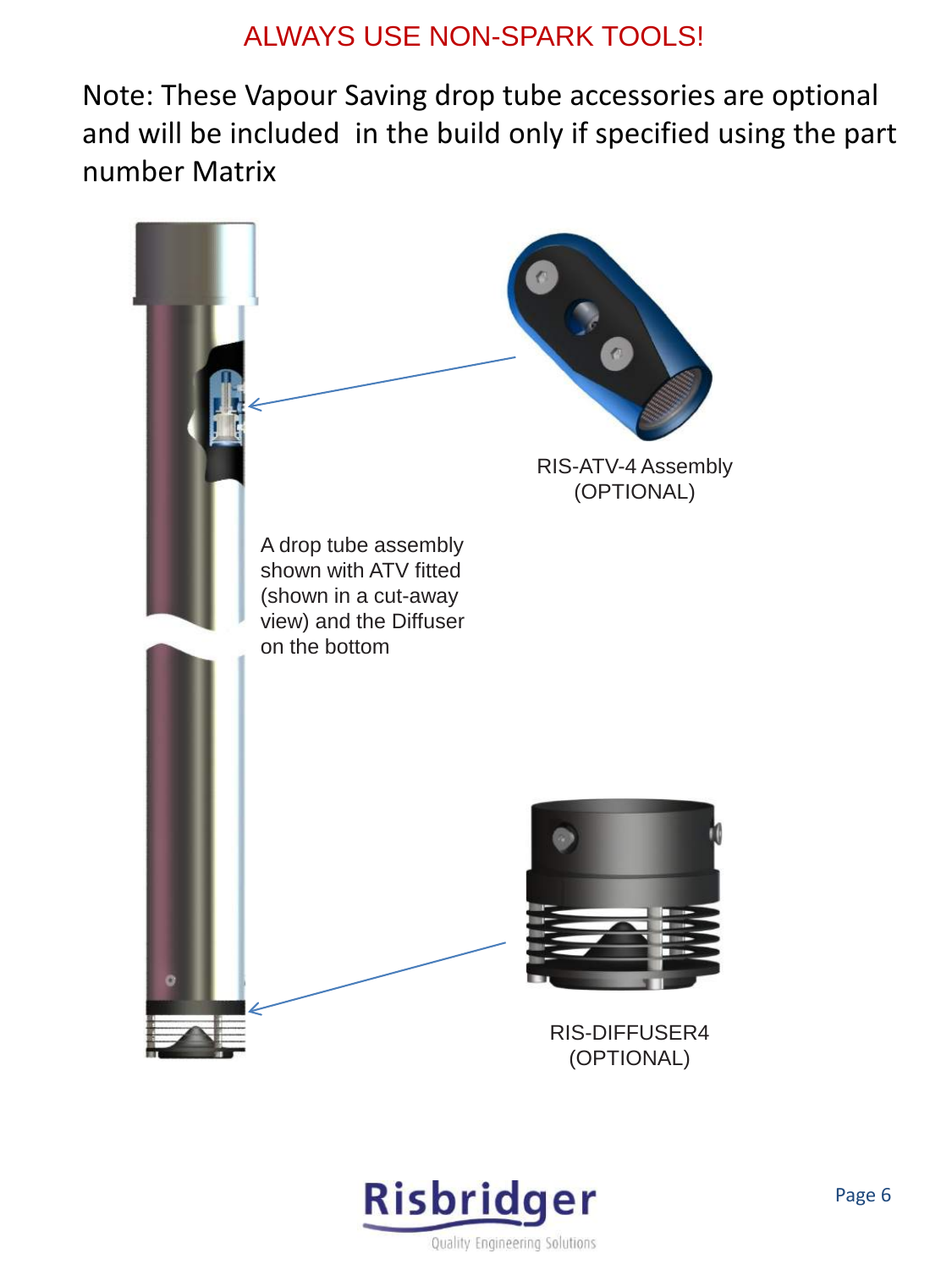#### **APPLICATION REQUIREMENT FOR GRAVITY FILL**

The RIS-STOP-3GF will not operate correctly unless it has a fuel head pressure of at least 35mbar (i.e. 0.5 psi, at least 500mm fluid head height). Measure from the centre line of the valve inlet to the fill point adaptor centre height.



#### **PREPARATION**

The tank lid top surface (either threaded socket or flange joint type) should be thoroughly cleaned prior to installation of RIS-STOP-3GF components. Threaded sockets should be tested with a suitable male thread fitting to ensure there is no binding. Tight threads should be cleared with a thread tap of correct specification:

| 2in | <b>BSPP Female</b> | $(ISO 228-G2)$ |
|-----|--------------------|----------------|
| 3in | <b>BSPP Female</b> | $(ISO 228-G3)$ |
| 4in | <b>BSPP Female</b> | $(ISO 228-G4)$ |

Likewise with flange style tank lids, the blind bolthole tapping's should be individually and thoroughly cleaned (compressed air if available). Using a dummy bolt to check for full thread engagement without binding.

If required, tight threads should be cleared with a suitable thread tap, refer bolt table.

| <b>Bolt Thread</b>     | Recommended           | Socket/Spanner Size |
|------------------------|-----------------------|---------------------|
| (Male Tap Size)        | <b>Torque Setting</b> |                     |
| M8 x 1.25              | 20 Nm (15 lbf/ft)     | 13mm AF             |
| M <sub>10</sub> x 1.50 | 40 Nm (30lbf/ft)      | l 17mm AF           |
| M <sub>12</sub> x 1.75 | 60 Nm (60lbf/ft)      | 19 <sub>mm</sub> AF |

Warning – Do not over tighten bolts especially into alloy body components.

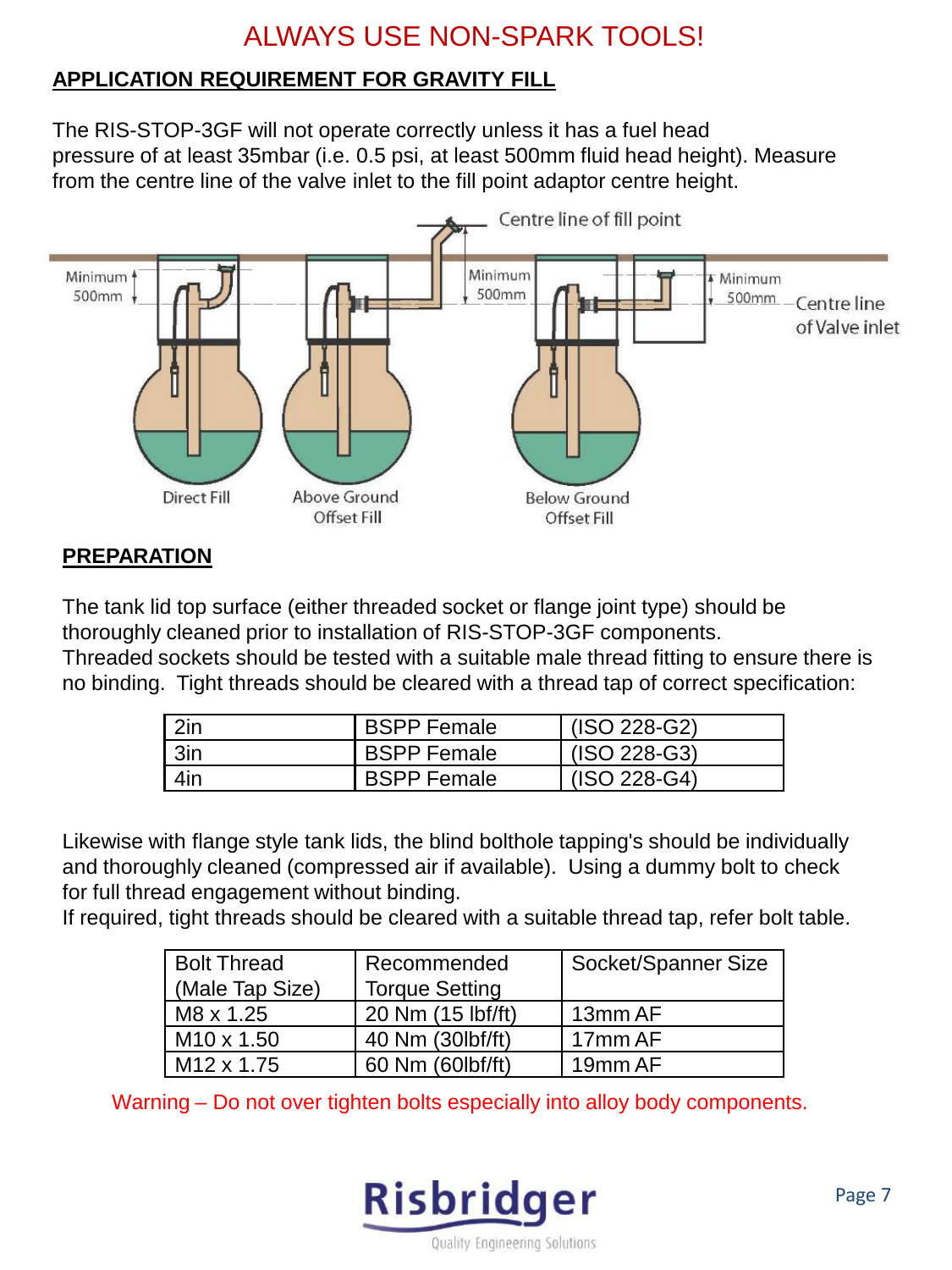### **RIS-STOP-3GF VALVE AND DROP TUBE INSTALLATION.**

The RIS-STOP-3GF flange adaptor is supplied already fitted to the swaged drop tube along with the Air Transfer Valve (optional), as shown:



If you are fitting to a threaded joint, fit the RIS-FLANGE4- BSPT to the tank lid first.

- 1. Cut the non-swaged end of the drop tube to suit the dimensions of the tank. To do this measure from the top face of the tank lid to the bottom of the tank.
- **FOR PLAIN DROP TUBES:** This dimension LESS 120mm is the cut length
- **FOR DROP TUBES WITH A DIFFUSER:** This dimension LESS 180mm is the cut length (refer to RIS-DIFFUSER-4 INSTRUCTIONS for diffuser fitment) (these dimensions allows 70mm gap between the end of the drop tube and the bottom of the tank)



2. Fit the 4" Gasket up the tube & lower the drop tube into the tank.

3. Fit the 4" Flange Plate with the M12 bolts & spring washers to the tank lid as shown, using NON-SPARK tools.

**Do not over tighten at this stage.**





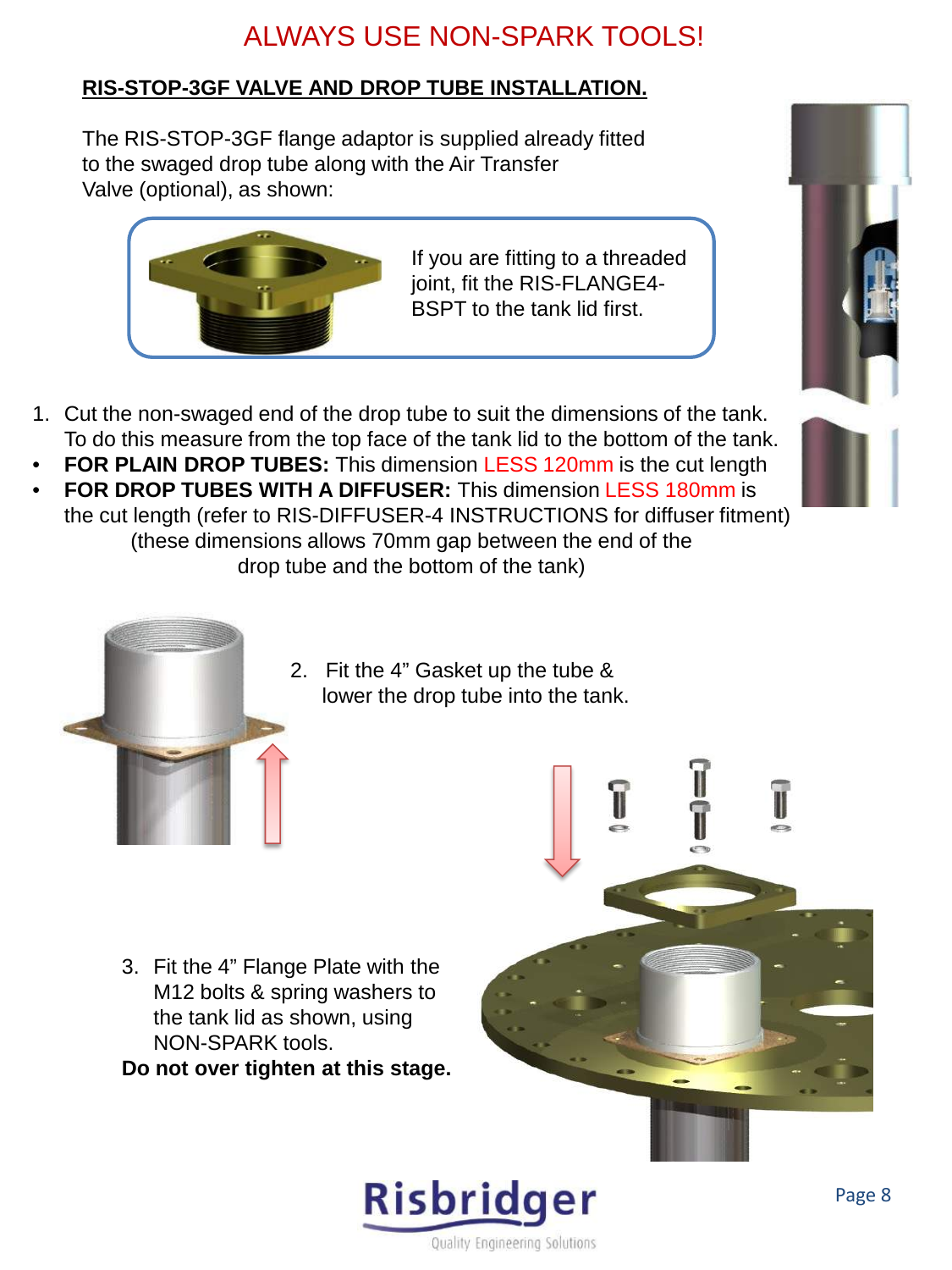

4. Fit O-ring (as supplied), in flange adaptor groove as shown and apply o-ring grease:

5. Apply thread grease to the threads on the main valve body, then fit the RIS-STOP-3GF valve to the flange adaptor. As tight as possible **by hand only.**

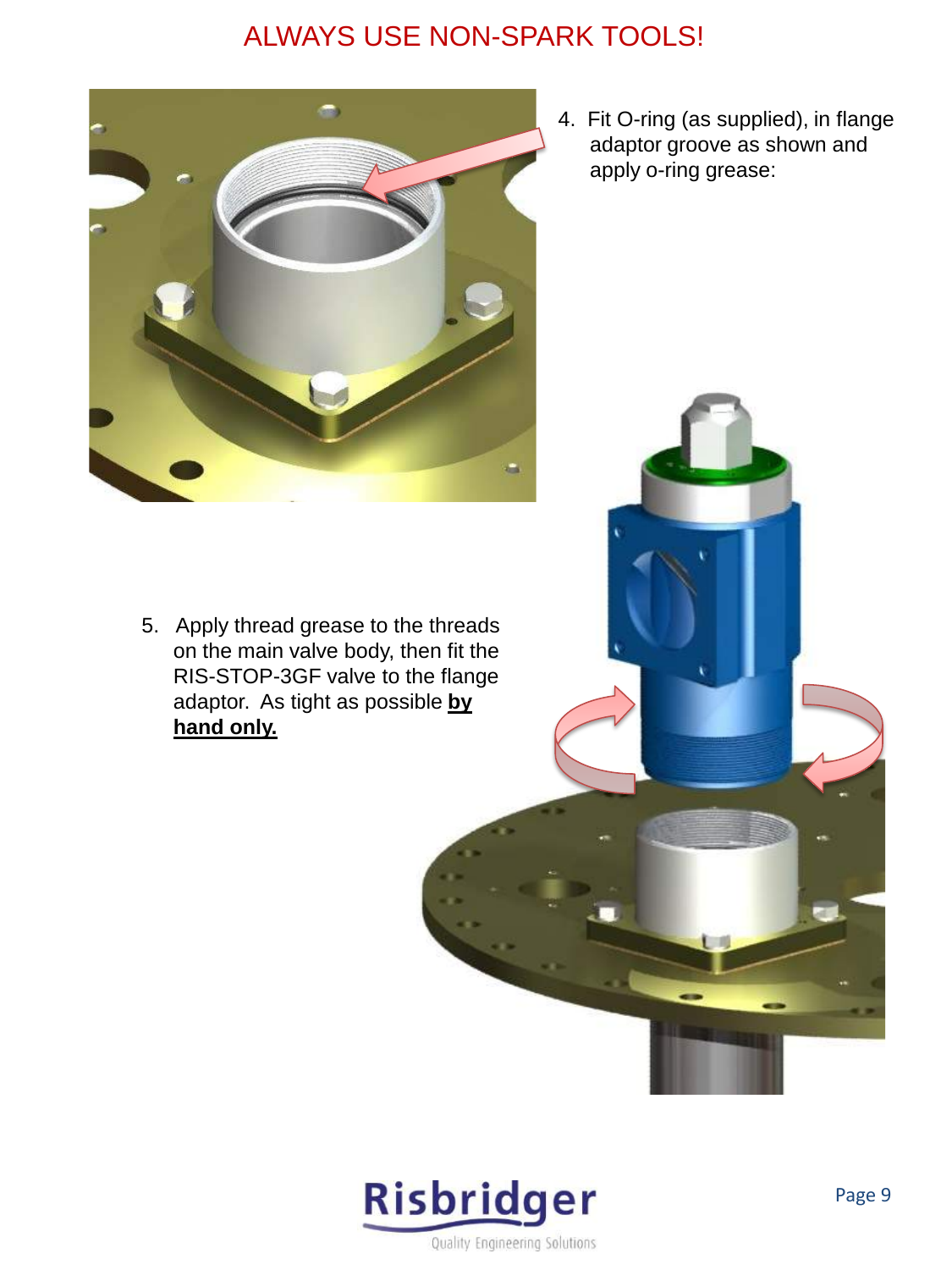

- 6. Loosen M12 bolts, then rotate valve to align the inlet face with the pipe work.
- 7. Re-tighten M12 bolts when valve is aligned.

#### **We recommend using a flex connector to reduce stress on the valve body and therefore ensuring correct operation.**

- 8. Fit flex connector (optional) to the RIS-STOP-3GF valve body, using gasket and M10 bolts as supplied:
- 9. Fit swivel end of the flex connector to inlet pipe work. (Gasket and bolts not supplied for this end of flex).

#### **THE RIS-STOP-FLOAT KIT ASSEMBLY MUST BE FITTED PRIOR TO ANY FUEL DELIVERY. SEE RIS-STOP-FLOAT KIT INSTRUCTIONS.**

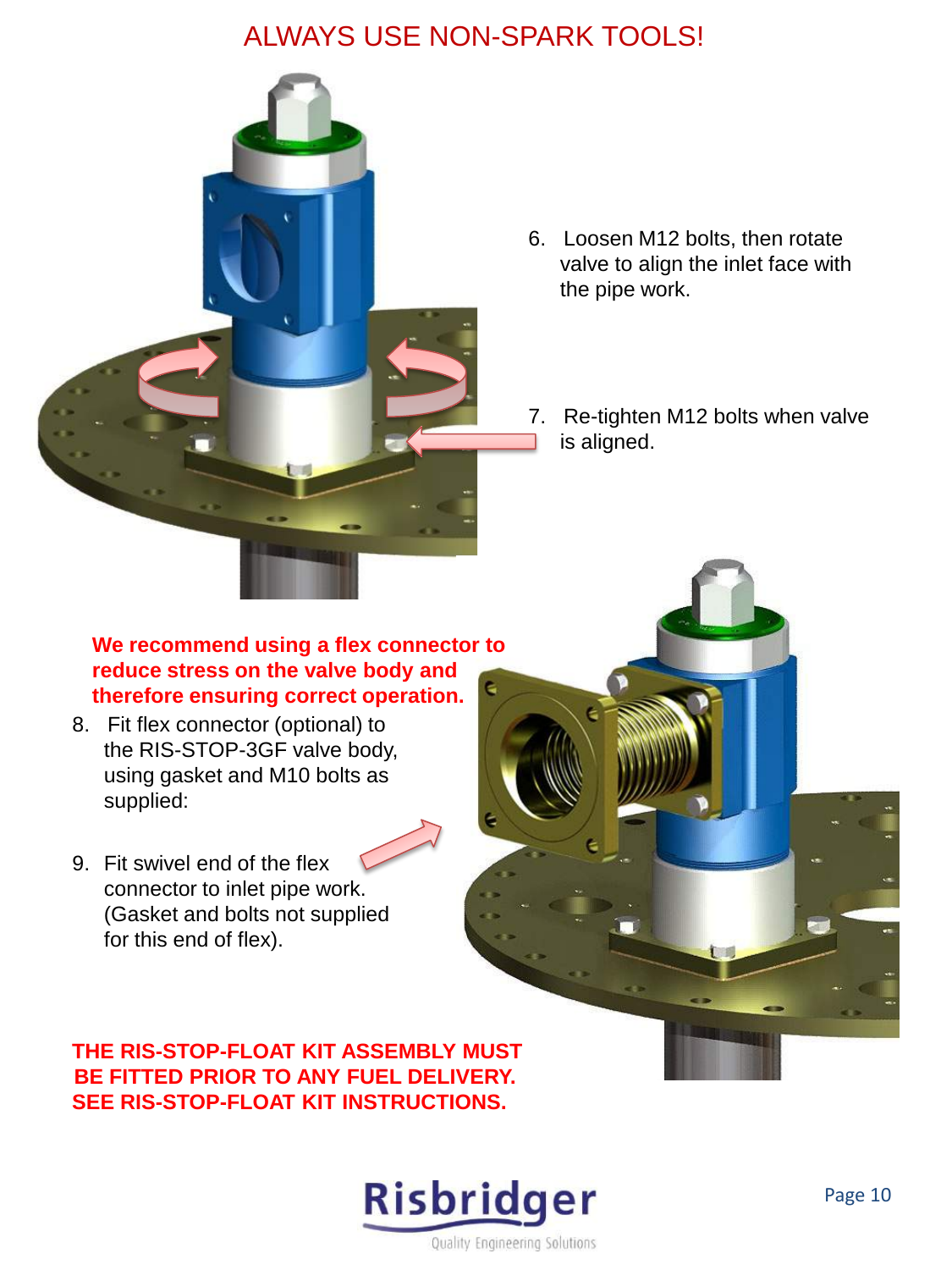# **RIS-STOP VALVES MUST ALWAYS BE TESTED FOR CORRECT OPERATION BEFORE THE SITE INSTALLATION IS SIGNED OFF**

#### **FITTING THE TEST TOOL.**

RIS-STOP-3GF overfill prevention devices can be tested to ensure the valve operates correctly and in controlled cases, can be manually overridden to drain the lines.

The test tool 4921 is designed specifically to be fitted to the top of the RIS-STOP-3GF valve for testing.

Please contact Risbridger Ltd or PFS Ltd to order.

> 1. Remove the top hexagonal plug as shown using a non-spark 1¼ inch and a 1½ inch spanner (or non-spark adjustables).

> > This 1½ inch hexagonal vapour adaptor should rotate freely in the top cap.





WWW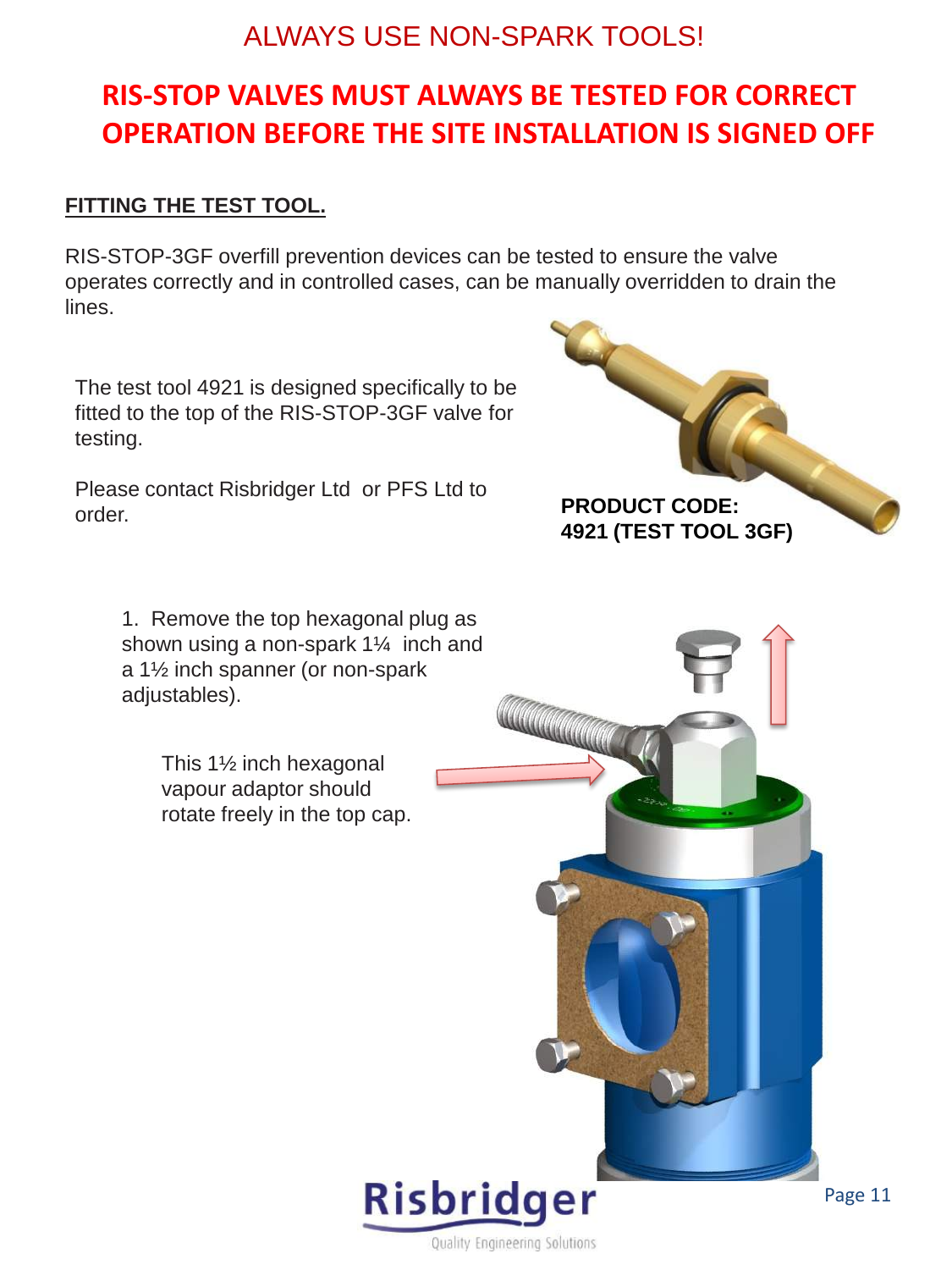OO O olop

**WEIGHTEN** 



**CONTROLLER DESCRIPTION OF STRAIGHTE** 

3. Fit the test tool as shown. Thread the spindle of the test tool onto the top of the internal valve for safety – hand tight only.

> 4. Tighten the test tool hexagon onto the large aluminium hexagon with non-spark spanners (1¼ and 1½ inch AF). Do not over-tighten.

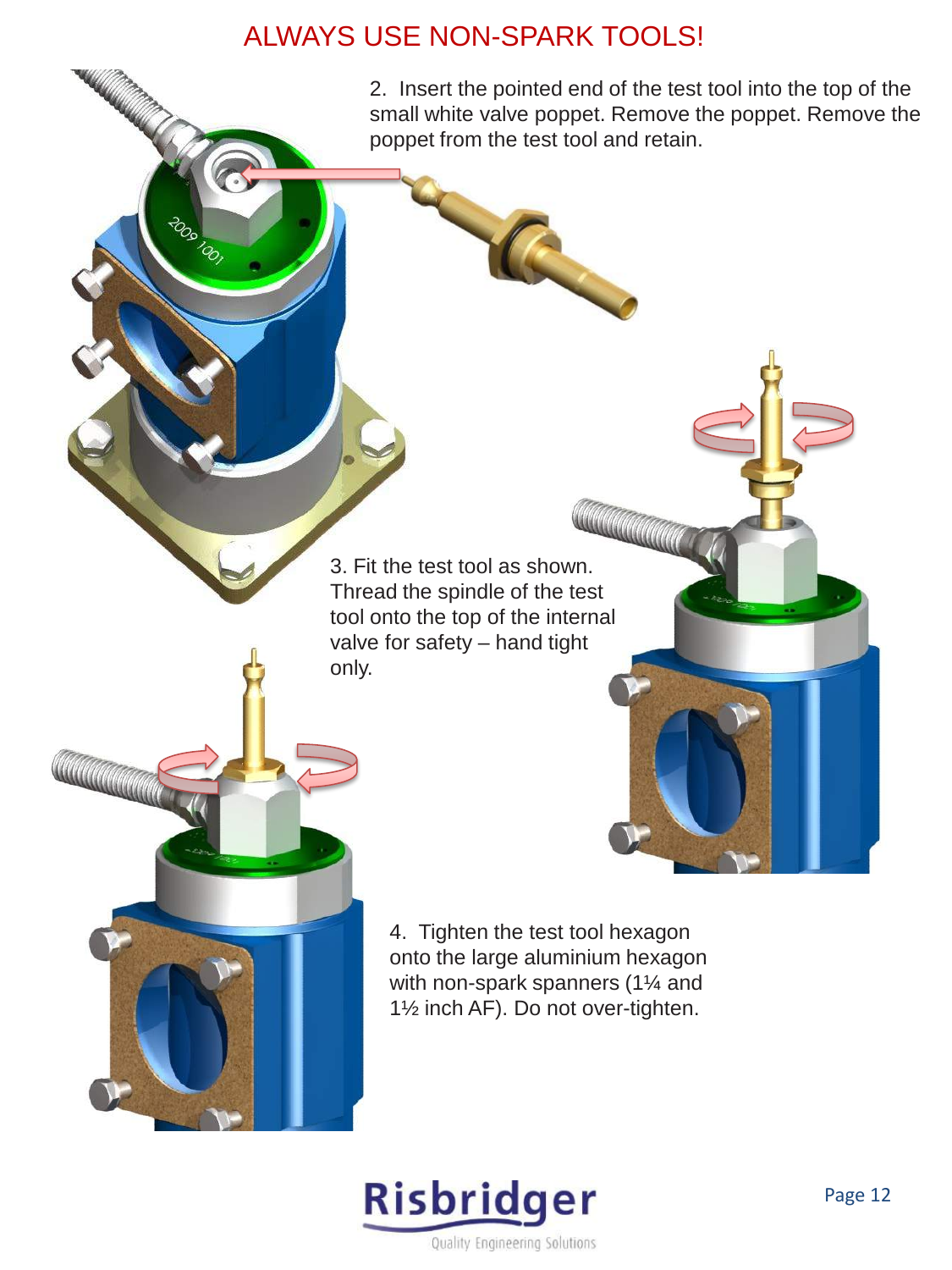

### **5. TESTING THE VALVE OPERATION.**

The test tool is now ready for the valve to be tested.

Upon fuel delivery, the brass spindle will go down. Then on overfill (or simulated overfill as explained earlier), the spindle will return to the up position. These movements of the spindle indicate correct movement of the internal valve.

6. Replace the white poppet and hexagonal cap with non-spark spanners (1¼ and 1½ inch AF).



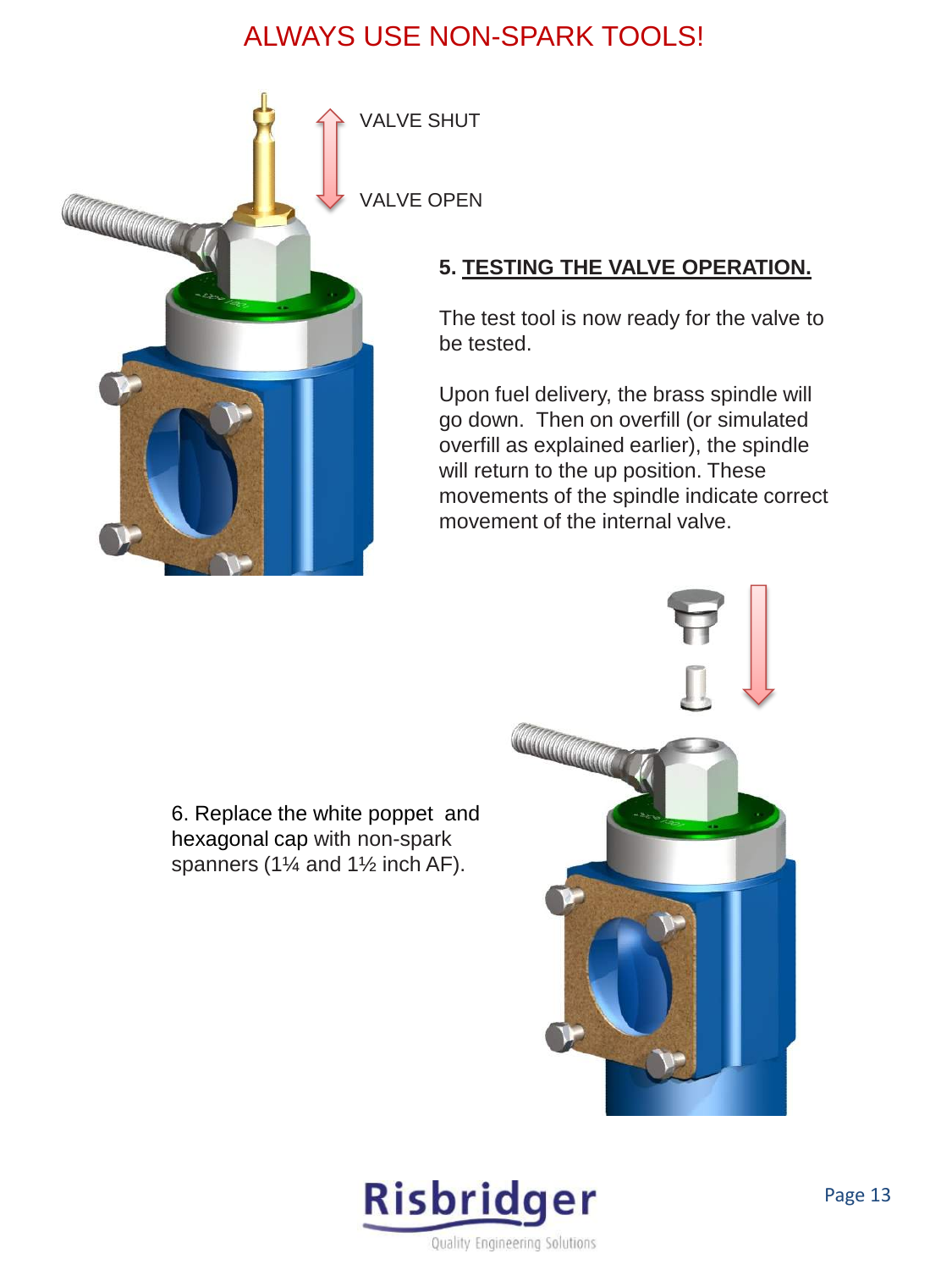#### **MANUALLY OPENING THE VALVE TO DRAIN THE LINES.**

Push the brass spindle down to manually open the valve.

#### **CAUTION: ENSURE TANKER DELIVERY VALVE IS CLOSED BEFORE OPERATING THE TEST TOOL MANUALLY, TO PREVENT OVERFILL.**





Replace the white poppet and hexagonal cap with non-spark spanners (1¼ and 1½ inch AF).

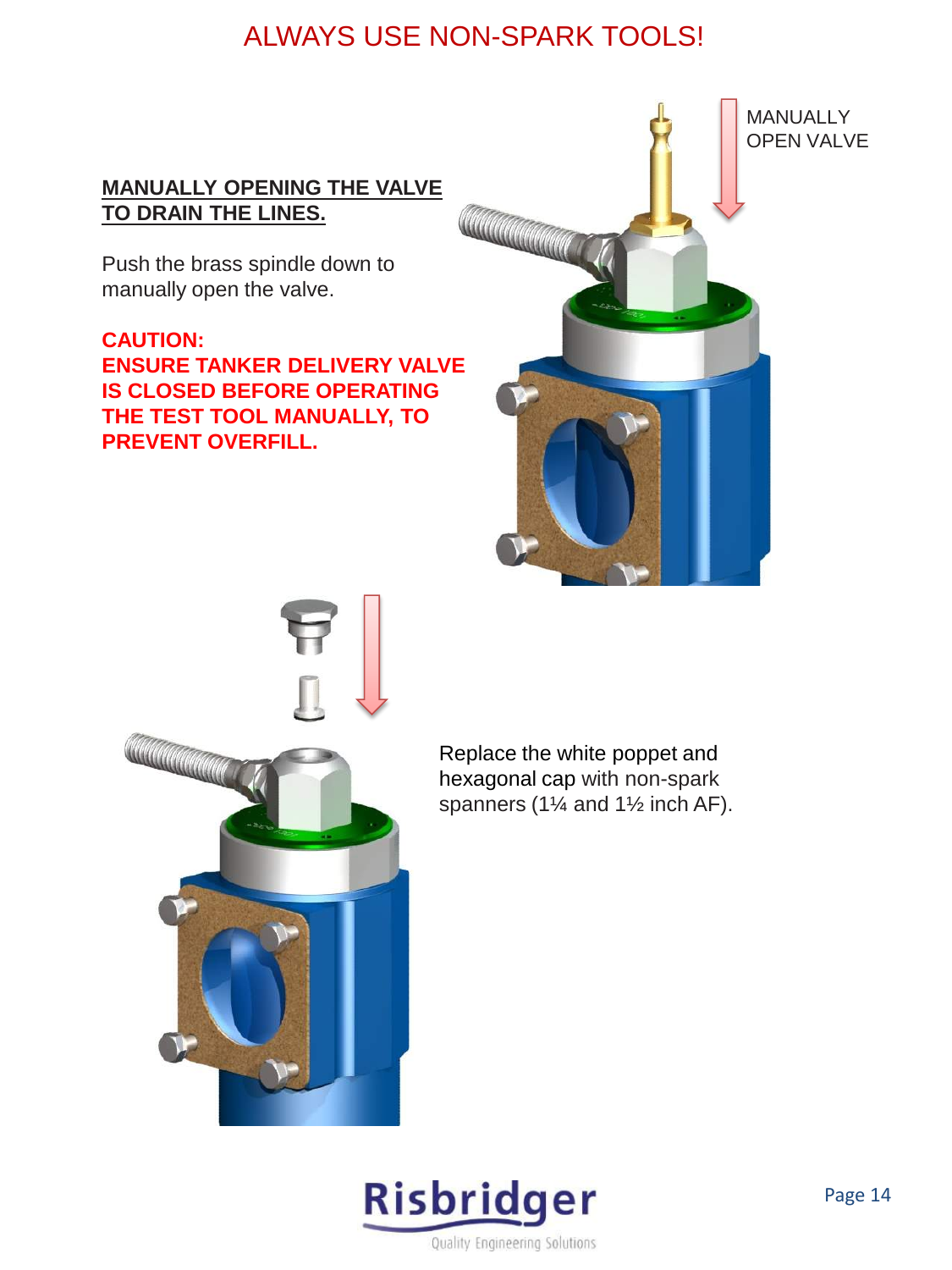#### **FOR REFERENCE.**

Risbridger Ltd offer a range of tools specifically designed for Risbridger products. For further details please contact Risbridger or alternatively, order direct from our website: [www.risbridger.com](http://www.risbridger.com/)

For installation details of the products supplied with a RIS-STOP-3GF and maintenance instructions, please see the following documents enclosed with the products or view on our website:

- RIS-STOP-FLOAT KIT INSTRUCTIONS
- RIS-STOP-3GF MAINTENANCE INSTRUCTIONS
- RIS-DIFFUSER 4" INSTRUCTIONS (OPTIONAL)

#### **WARRANTY.**

All RISBRIDGER Ltd products are guaranteed against defects in material and workmanship for a period of 12 months from the date of purchase subject to normal use and service. The sole obligation under this warranty is limited to repair or replacement, at the option of RISBRIDGER Ltd any product found to be defective upon examination provided that such product will be returned for inspection carriage paid, within three months of installation. Liability is strictly limited to replacement of defective parts manufactured by RISBRIDGER Ltd and no liability can be accepted for any loss or consequential damages arising from the installation or use of any products supplied by RISBRIDGER Ltd whatsoever the cause. This warranty shall not apply to any product subject to abuse, negligence, accident, misapplication or any alteration by others.